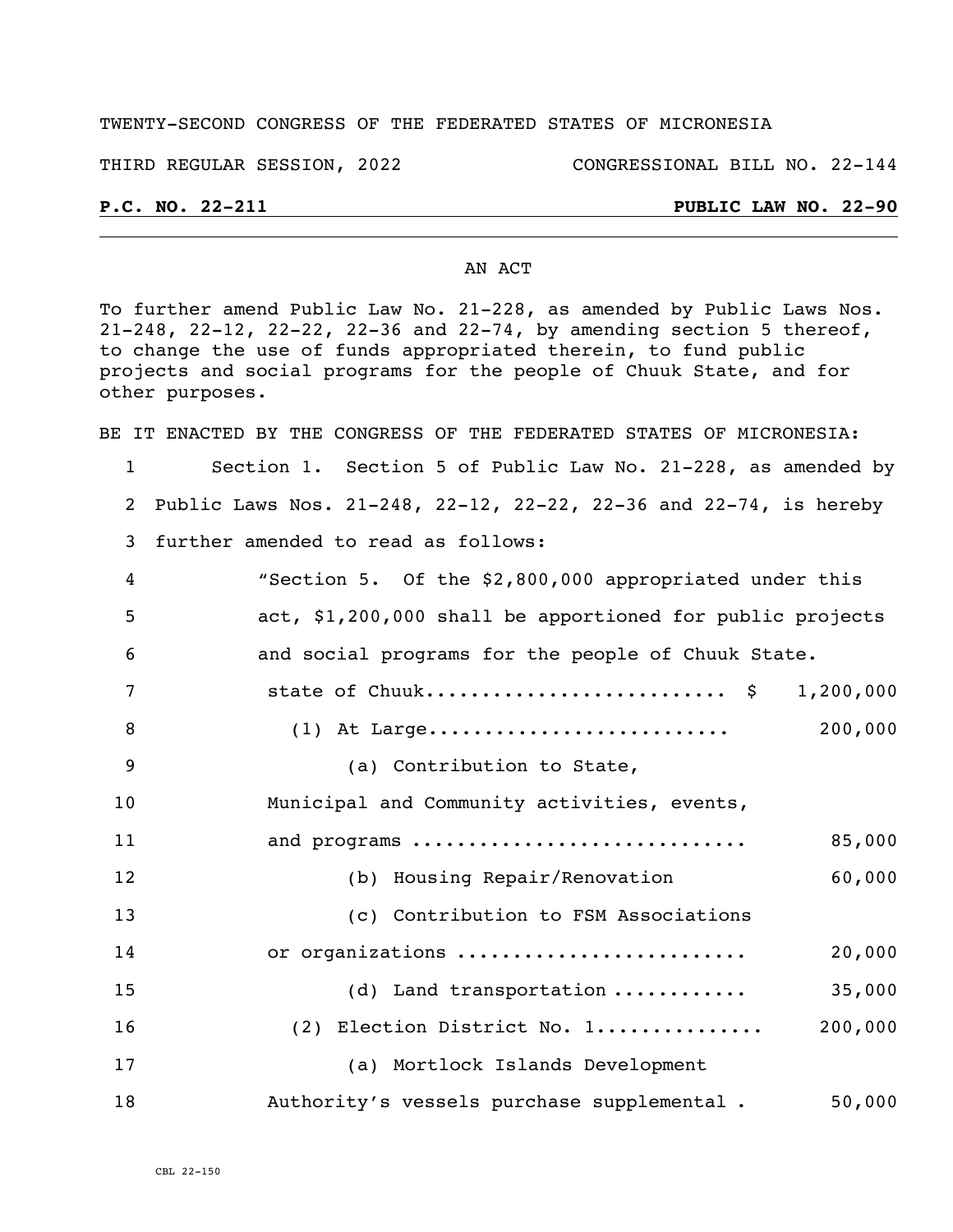# **P.C. NO. 22-211 PUBLIC LAW NO. 22-90**

| $\mathbf{1}$ | Mortlocks Substate's projects. \$<br>(b)   | 50,000  |
|--------------|--------------------------------------------|---------|
| 2            | Boat charters/POL/Freight<br>(c)           | 50,000  |
| 3            | Nomonemu Youth Goodwill Games<br>(d)       | 10,000  |
| 4            | (e) Lekinioj beautification and road       |         |
| 5            | improvement project/labor cost             | 10,000  |
| 6            | (f) Ta airport cleaning and                |         |
| 7            | Maintenance project/road cleaning          | 10,000  |
| 8            | (g) Satowan St. Joseph Church              |         |
| 9            | Multipurpose building project              | 10,000  |
| 10           | (h) Mortlocks Islands Development          |         |
| 11           | Authority stevedoring and labor costs      | 10,000  |
| 12           | (3) Election District No. 2                | 200,000 |
| 13           | (a) Housing renovations/improvements       | 50,000  |
| 14           | Students' financial assistance.<br>(b)     | 10,000  |
| 15           | POL/Freights/Charters<br>(c)               | 10,000  |
| 16           | Humanitarian assistance<br>(d)             | 10,000  |
| 17           | Fishing projects<br>(e)                    | 35,000  |
| 18           | (f) Contribution to Youth activities,      |         |
| 19           | events and programs                        | 10,000  |
| 20           | Land transportation<br>(g)                 | 30,000  |
| 21           | (h) Municipal Governments' subsidy.        | 40,000  |
| 22           | (i) Prior year obligation                  | 5,000   |
| 23           | Election District No. 3<br>(4)             | 200,000 |
| 24           | (a) Housing renovations/improvements       | 55,000  |
| 25           | Solar Power/Solar freezers/Lighting<br>(b) |         |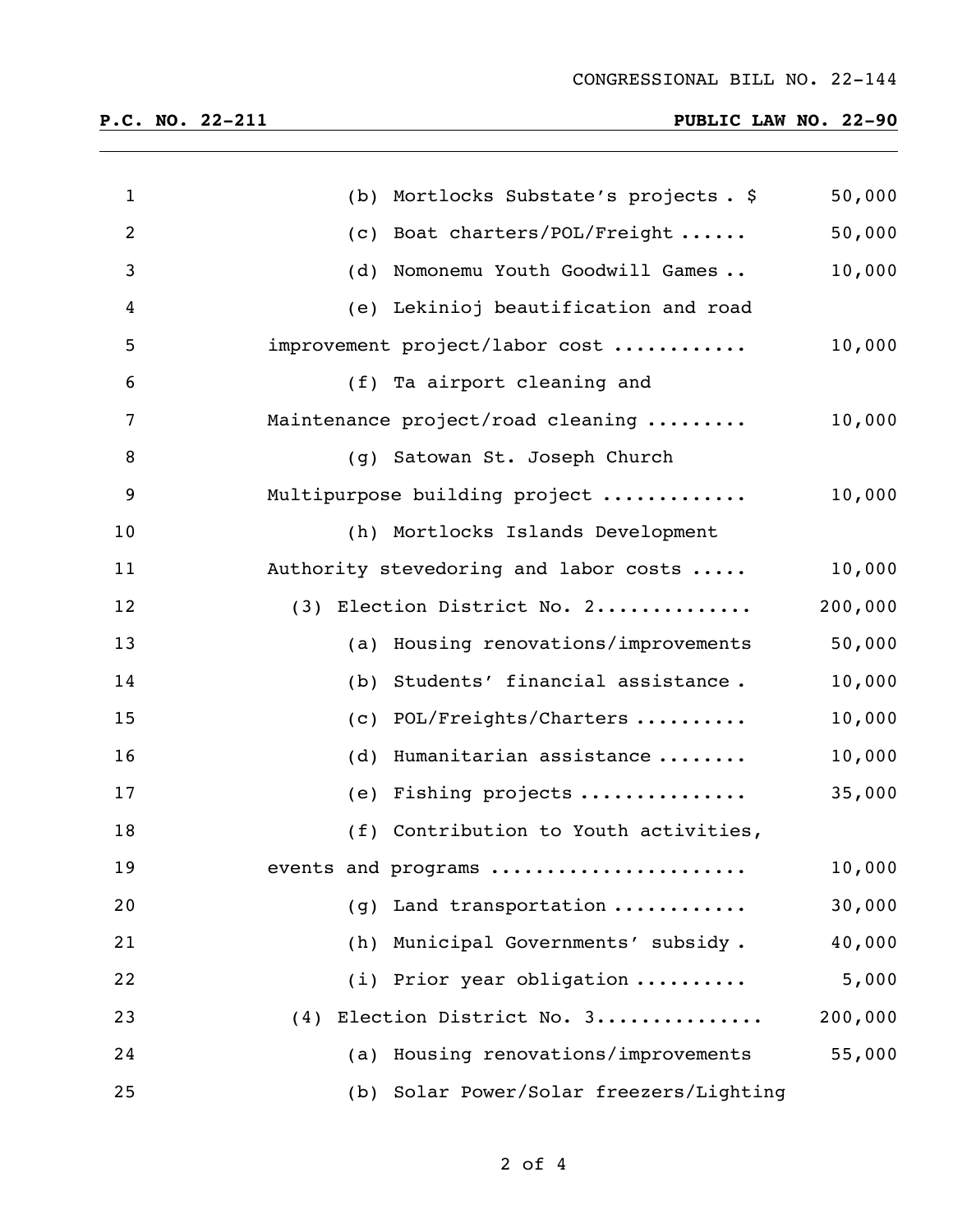# **P.C. NO. 22-211 PUBLIC LAW NO. 22-90**

| $\mathbf{1}$ | system and accessories  \$                         | 40,000  |
|--------------|----------------------------------------------------|---------|
| 2            | (c) Contribution to Municipal                      |         |
| 3            | and Community activities, events,                  |         |
| 4            | and programs                                       | 13,829  |
| 5            | (d) Humanitarian Aid                               | 20,000  |
| 6            | (e) Office Space rental (current                   |         |
| 7            | and prior obligations)                             | 5,000   |
| 8            | (f) POL/Charters/Freights (current                 |         |
| 9            | and prior obligations)                             | 46,171  |
| 10           | (g) Land transportation                            | 10,000  |
| 11           | (h) Fishing Projects                               | 10,000  |
| 12           | (5) Election District No. 4                        | 200,000 |
| 13           | (a) Fishing projects                               | 50,000  |
| 14           | (b) Housing renovation/repair $\ldots$ .           | 50,000  |
| 15           | (c) Food relief assistance                         | 50,000  |
| 16           | (d) Solar Freezers                                 | 25,000  |
| 17           | (e) Office rental $\dots\dots\dots\dots\dots\dots$ | 25,000  |
| 18           | (6) Election District No. 5                        | 200,000 |
| 19           | (a) Solar Power System                             | 50,000  |
| 20           | (b) Municipal activities, events,                  |         |
| 21           | and programs                                       | 20,000  |
| 22           | (c) Low Income Housing renovation/                 |         |
| 23           | rehabilitation                                     | 20,000  |
| 24           | Food Relief Assistance<br>(d)                      | 20,000  |
| 25           | (e) Tamatam Land Acquisition                       | $-0-$   |